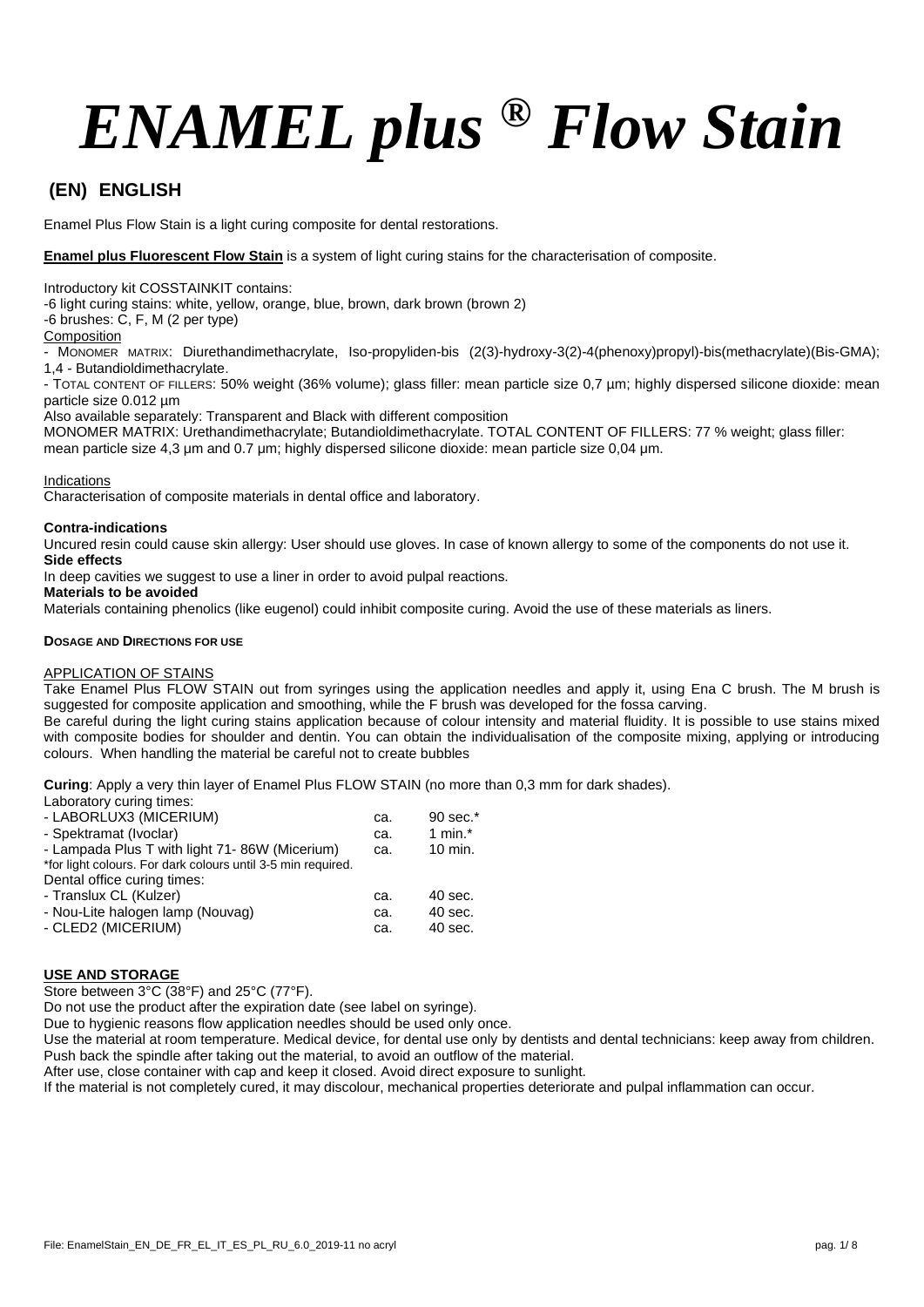# **(DE) DEUTSCH**

Enamel Plus Flow Stain ist ein lichthärtendes Komposit für zahnärztliche Restaurationen.

**Enamel plus Fluoreszierendes Flow Stain** ist ein System lichthärtender Malfarben auf Kompositbasis für die Charakterisierung von Kompositen.

Einführungs-Kit COSSTAINKIT, enthält:

- 6 lichthärtende Malfarben: white, yellow, orange, blue, brown, dark brown (brown 2);

- 6 Pinsel: C, F, M (je 2 jeder Art)

Zusammensetzung:

- MONOMERMATRIX: Diurethandimethacrylat; Iso-propyliden-bis[2(3)-hydroxy-3(2)-(4-phenoxy) propyl]-bis(methacrylat) (Bis- GMA); 1,4 -Butandioldimethacrylat

- GESAMTFÜLLSTOFFGEHALT: anorganischer Füllstoff: 50 Gew.-%. (36 Vol. -%) Glasfüller (mittlere Korngröße: 0,7 µm).

Pyrogene Kieselsäure (mittlere Korngröße: 0,012 µm)

Auch verfügbar: Transparent und Black mit anderer Zusammensetzung

MONOMERMATRIX: Urethandimethacrylat; Butandioldimethacrylat. GESAMTFÜLLSTOFFGEHALT: 77% Glasfüllstoff,

mittlere Partikelgröße 4,3 μm und 0.7 μm; hochfeines Siliziumdioxid Partikelgröße 0,04 μm

Indikationen:

Charakterisierung von Kompositen und anderen Kunststoffen.

**Gegenanzeigen.** Unpolymerisierter Kunststoff kann zu Hautallergien führen. Der Anwender sollte geeignete Schutzmaßnahmen (z.B. Tragen von Handschuhen) ergreifen. Sollte eine Allergie gegen einen der in der Zusammensetzung aufgeführten Stoffe bekannt sein, ist auf die Anwendung zu verzichten.

**Nebenwirkungen.** Zur Vermeidung einer möglichen Pulpenreaktion ist bei Kavitäten mit freiliegendem Dentin für einen geeigneten Schutz der Pulpa zu sorgen.

**Wechselwirkungen mit anderen Mitteln.** Phenolische Substanzen (wie z. B. Eugenol) inhibieren die Polymerisation. Daher keine derartige Substanzen enthaltenden Unterfüllungsmaterialien verwenden.

DOSIERUNG UND ART DER ANWENDUNG

#### VERARBEITUNG DER MALFARBEN

Die benötigte Menge Intensivmalfarbe aus der Spritze unter Anwendung der Einmalkanülen entnehmen. Während der Pinsel Ena C für die Applikation von Enamel Plus FLOW STAIN einzusetzen ist, sollte der Pinsel M zur Verarbeitung des Komposits angewendet werden. Der Pinsel F dient zur Modellation von Fissuren.

Das Auftragen der Intensivmalfarben sollte in kleinen Mengen erfolgen, da das Material sehr dünnflüssig und intensiv eingefärbt ist. Es ist möglich, STAIN mit Komposit-Paste für Dentin und Schmelzbereiche zu mischen. Stain kann in das Komposit eingelegt oder direkt aufgetragen werden. Dabei ist darauf zu achten, dass keine Blasen eingearbeitet werden.

#### **Aushärtung**

Die aufgetragene Schicht von Enamel Plus FLOW STAIN sollte sehr dünn sein (max. 0.3 mm, speziell für dunkle Farben). Laboratory curing times:

| <b>Laboratory</b> barmly throut.                             |     |            |  |
|--------------------------------------------------------------|-----|------------|--|
| - LABORLUX3 (MICERIUM)                                       | ca. | 90 Sek.*   |  |
| - Spektramat (Ivoclar)                                       | ca. | 1 Min. $*$ |  |
| - Lampada Plus T with light 71-86W (Micerium)                | ca. | 10 Min.    |  |
| * für helle Farbe. Für dunkle Farbe werden 3-5 Min. benötigt |     |            |  |
| Zahnärztliche Polimerisationslampen                          |     |            |  |
| - Kulzer Translux CL                                         | ca  | 40 Sek.    |  |
| - Nou-Lite Halogenlampe Nouvag                               | ca  | 40 Sek.    |  |
| - CLED2 (MICERIUM)                                           | ca. | 40 Sek.    |  |
|                                                              |     |            |  |

#### **HINWEISE ZUM GEBRAUCH UND ZUR LAGERUNG**

Zwischen 3°C (38°F) und 25°C (77°F) lagern.

Nach Ablauf des Verfalldatums, siehe Etikett der jeweiligen Spritze, nicht mehr anwenden.

Aus hygienischen Gründen sind die Einmalkanülen für Flow nur für den einmaligen Gebrauch geeignet.

Vor Gebrauch sollte das Material Raumtemperatur erreicht haben.

Das Medizinprodukt für Kinder unzugänglich aufbewahren. Nur für zahnärztlichen und zahntechnischen Gebrauch.

Drehkolben nach Materialentnahme eine Umdrehung zurückdrehen, um einen Austritt des Materials zu vermeiden.

Spritzen nach Materialentnahme sofort schließen und immer im geschlossenen Zustand aufbewahren.

Direkte Sonneneinstrahlung vermeiden. Nicht vollständig ausgehärtetes Material kann sich verfärben, die mechanischen Eigenschaften verschlechtern sich und eine Pulpairritation ist nicht auszuschließen.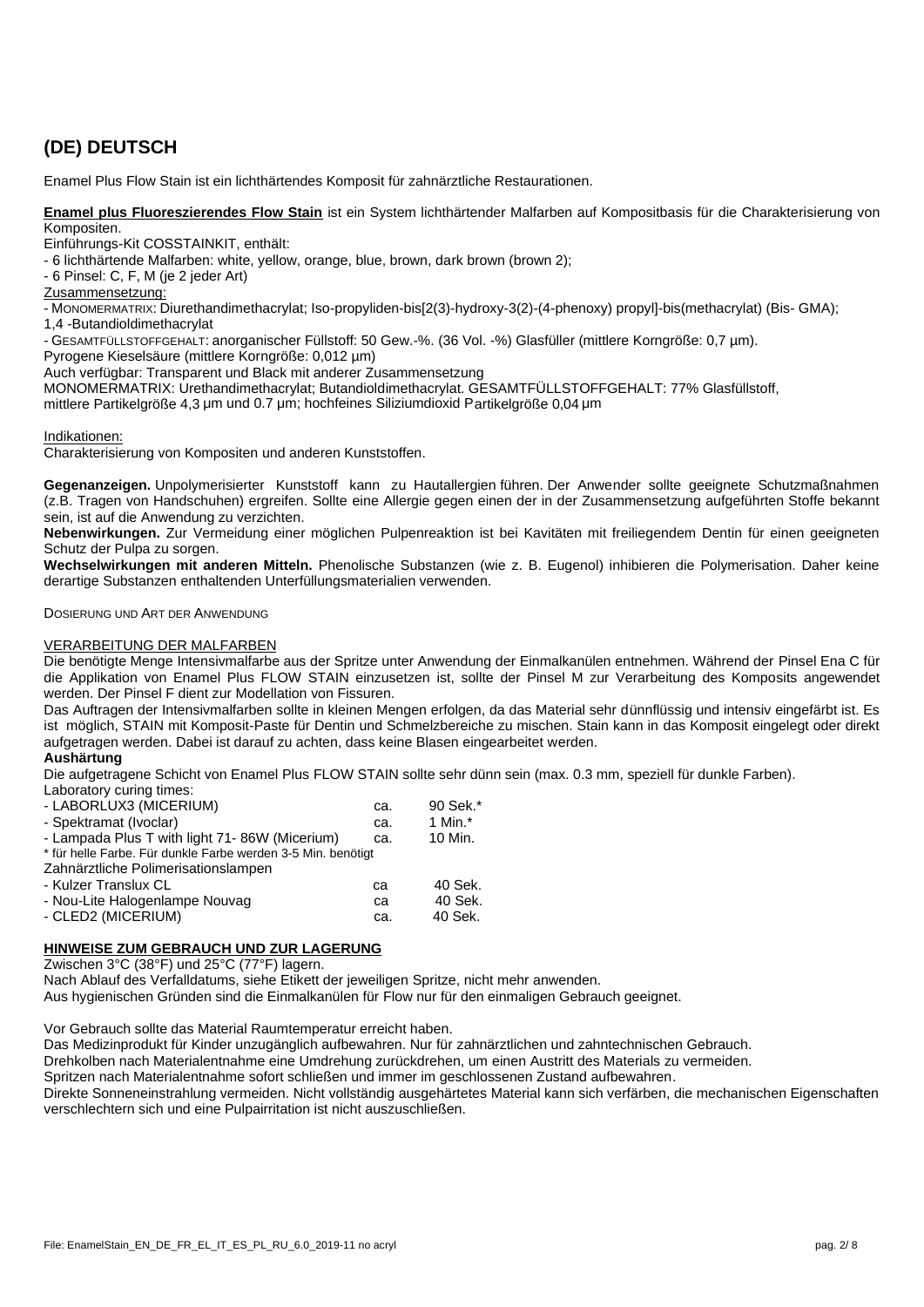## **(FR) FRANCAIS**

Les colorants Enamel Plus Flow Stain sont des composites de restauration photopolymérisables.

Les colorants à base de composite **Enamel Plus Flow Stain** sont photopolymérisables et fluorescents, ils sont destinés à la caractérisation des résines composites.

Le kit d'introduction COSSTAINKIT comprend :

- 6 colorants photopolymérisables : blanc, jaune, orange, bleu, marron, marron foncé (marron 2)

- 6 pinceaux : C, F, M (2 de chaque modèle)

#### Composition

- Matrice résineuse : Diméthacrylate d'uréthane, Iso-propyliden-bis (2(3)-hydroxy-3(2)-4(phenoxy)propyl)-bis(methacrylate)(Bis-GMA) ; Diméthacrylate de butanediol-1,4.

- Contenu total en charges : 50 % en poids (36 % en volume). Charges de verre : taille moyenne des particules : 0,7 µm. Dioxyde de silicium hautement dispersé : taille moyenne des particules : 0,012 µm.

Egalement disponibles séparément : colorants transparent et noir, de composition différente

Matrice résineuse : Diméthacrylate d'uréthane ; Diméthacrylate de butanediol.

Contenu total en charges : 77 % en poids. Charges de verre : taille moyenne des particules : 4,3 et 0,7 μm. Dioxyde de silicium hautement dispersé : taille moyenne des particules : 0,04 μm.

#### Indications

Caractérisation des résines composites au cabinet dentaire et au laboratoire de prothèse

#### **Contre-indications**

Les résines non-polymérisées sont susceptibles de provoquer des réactions allergiques : l'utilisateur doit porter des gants. Ne pas utiliser en cas d'allergie connue à l'un des composants.

#### **Effets indésirables**

Dans les cavités profondes, nous suggérons l'emploi d'un liner pour éviter toute irritation pulpaire.

#### **Matériaux à éviter**

Matériaux contenant des phénols (comme l'eugénol) car ils peuvent inhiber la polymérisation des résines composites. Eviter leur emploi comme base ou liner.

#### **DOSAGE ET INSTRUCTIONS D'UTILISATION**

#### APPLICATION DES COLORANTS

Exprimer le colorant Enamel Plus FLOW Stain de la seringue munie d'un embout d'injection, et l'appliquer à l'aide du pinceau C. Le pinceau M est indiqué pour l'application du composite et son lissage, tandis que le pinceau F est spécialement conçu pour le modelage des fossettes.

Appliquer avec précaution les colorants photopolymérisables, du fait de l'intensité des couleurs et de leur fluidité. Il est possible de mélanger les colorants avec des masses de composite pour les limites et la dentine. Les individualisations peuvent être obtenues par le mélange ou par l'application des colorants. Veiller à ne pas introduire de bulles d'air lors de la manipulation du matériau.

**Photopolymérisation** : Appliquer une très fine couche de colorant Enamel Plus FLOW Stain (pas plus de 0,3 mm pour les teintes foncées).

Temps de polymérisation au laboratoire de prothèse :

| - LABORLUX3 (MICERIUM) | env. | .90 s*            |
|------------------------|------|-------------------|
| - Spektramat (Ivoclar) | env. | $1 \text{ min}^*$ |

- Lampada Plus T avec ampoule 71-86W (Micerium) env. 10 min

\* pour les couleurs claires. Pour les couleurs foncées, 3-5 min sont nécessaires.

Temps de polymérisation au cabinet dentaire :

| - Translux CL (Kulzer)             | env. | - 40 s |
|------------------------------------|------|--------|
| - Nou-Lite lampe halogène (Nouvag) | env. | 40 s   |
| - CLED2 (MICERIUM)                 | env. | 40 s   |

#### **UTILISATION ET STOCKAGE**

Conserver à une température comprise entre 3°C (38°F) et 25°C (77°F).

Ne pas utiliser le produit au-delà de sa date de péremption (voir l'étiquette sur la seringue).

Pour des raisons d'hygiène, les embouts d'injection du composite fluide ne doivent être utilisés qu'une seule fois.

Utiliser le matériau à température ambiante. Dispositif médical, exclusivement réservé à un usage professionnel dentaire par un chirurgien-dentiste ou un technicien de laboratoire. Tenir hors de portée des enfants.

Tirer le piston de la seringue en arrière pour éviter tout écoulement, après avoir exprimé la quantité suffisante de matériau.

Après utilisation, refermer la seringue avec son capuchon et la conserver fermée. Eviter l'exposition à la lumière directe du soleil. La polymérisation incomplète du matériau peut aboutir à sa décoloration et à une détérioration de ses propriétés mécaniques, ce qui peut engendrer une inflammation pulpaire.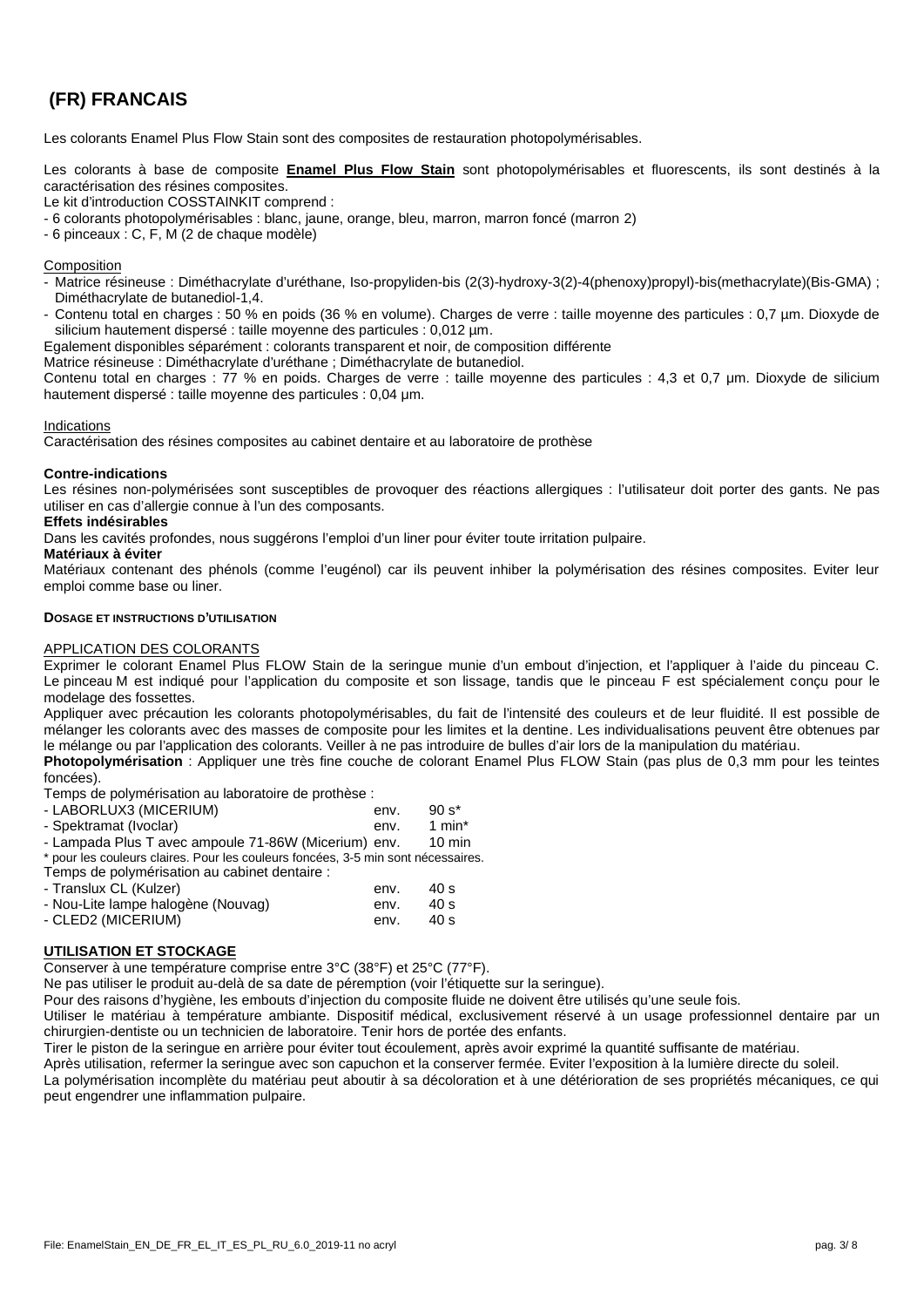# **(EL) ΕΛΛΗΝΙΚΑ**

H Enamel Plus Flow Stain  $\mu$   $\mu$   $\mu$ 

|          | <b>Enamel plus Fluorescent Flow Stain:</b> |  |  |  |  |
|----------|--------------------------------------------|--|--|--|--|
|          | <b>COSSTAINKIT</b>                         |  |  |  |  |
| -6<br>-6 | $C, F, M$ (2)                              |  |  |  |  |

ΣΥΝΘΕΣΗΣ ΚΑΙ ΤΟ ΠΟΥΣΚΟΛΟΣ ΚΑΙ ΤΟ ΠΟΥΣΚΟΛΟΣ ΚΑΙ ΤΟ ΠΟΥΣΚΟΛΟΣ ΚΑΙ ΤΟ ΠΟΥΣΚΟΛΟΣ ΚΑΙ ΤΟ ΠΟΥΣΚΟΛΟΣ ΚΑΙ ΤΟ ΠΟΥΣΚΟΛΟΣ<br>ΣΥΝΘΕΣΗΣ ΚΑΙ ΤΟ ΠΟΥΣΚΟΛΟΣ ΚΑΙ ΤΟ ΠΟΥΣΚΟΛΟΣ ΚΑΙ ΤΟ ΠΟΥΣΚΟΛΟΣ ΚΑΙ ΤΟ ΠΟΥΣΚΟΛΟΣ ΚΑΙ ΤΟ ΠΟΥΣΚΟΛΟΣ ΚΑΙ ΤΟ ΠΟΥΣΚΟΛΟΣ - P μ Diurethandimethacrylat. Metal μ So-propyliden-bis (2(3)-hydroxyd-3(2)-4(phenoxy)propyl)-bis(methacrylat)(Bis-GMA)  $\mu$  1,4 - Buthandioldimethacrylat.<br>- 50% (36% ) μ μ μ μ μ - ΕΝΙΣΧΥΤΙΚΕΣ ΟΥΣΙΕ : 50% κατά βάρος. (36% κατ' όγκον). Γυαλί με μέσο μέγεθος σωματιδίων 0,7 μm. Υψηλή διασπορά διοξειδίου

, μ μ μ 0,012 μm.

Επίσης διατίθεται και χωριστά: Διαφανές και Μαύρο με διαφορετική σύσταση.

<u>\_\_\_\_\_\_\_\_\_\_\_\_\_\_\_\_\_\_\_\_\_\_;</u> Urethandimethacrylate; Butandioldimethacrylate. \_\_\_\_\_\_\_\_\_\_\_\_\_\_\_\_\_\_\_\_; 77 % attaching u μ μ. 4,3 μm 0.7 μm. Υψηλή διασπορά διοξειδή διαστηρική και του πυριστού του πυριστικό μέγεθος με με  $(0.04 \text{ }\mu\text{m})$ 

Ενδευτεί Χρωματικός χαρακτηρισμός σύνθετων στο ιατρείο και στο εργαστήριο

Η μη πολυμεριζόμενη ρητίνη μπορεί να προκαλέσει δερματική αλλεργία. Οι χρήστες πρέπει να χρησιμοποιούν γάντια. Σε περιπτώσεις γνωστής αλλεργικής ευαισθησίας σε κάποιο από τα συστατικά του παρασκευάσματος πρέπει να αποφεύγεται η χρήση του υλικού.

Σε βαθιές κοιλότητες συνιστάται η χρήση ουδέτερου στρώματος (liner) προκειμένου να αποφεύγεται η ευαισθητοποίηση του πολφού.

Τον φωτοπολυμερισμό του υλικού μπορεί να παρεμποδίζει η παρουσία υλικών που περιέχουν φαινολικά μόρια ( π.χ. ευγενόλη ).  $\mu$  (liners ).

|  | Enamel Plus FLOW STAIN, |  |  |  |  |     |     |
|--|-------------------------|--|--|--|--|-----|-----|
|  |                         |  |  |  |  | . . |     |
|  |                         |  |  |  |  |     |     |
|  | uu u                    |  |  |  |  |     | . . |
|  |                         |  |  |  |  |     |     |

**ΠΟΛυμερισμός**: Το πρόθετα και με τα μεταπεί Plus FLOW STAIN (δρόκος από τα σκούρα τα σκούρα τα σκούρα τα σκούρα χρώματα).  $\mu$   $\mu$  : - LABORLUX3 (MICERIUM) περίπου 90 δεν την περίπου 90 δεν την περίπου 90 δεν την περίπου 1. - Spektramat (Ivoclar) περίπου 1 λεπτό.\* Στην περίπου 1 λεπτό.\* Στην περίπου 1 λεπτό.\* - Lampada Plus T - light 71- 86W (Micerium) περίπου 10 λεπτά.\* Σ  $\star$  για σκούρα χρώματα με την προσωπική μέχρι 3-5 λεπτά μέχρι 3-5 λεπτά μέχρι 3-5 λεπτά μέχρι 3-5 λεπτά μέχρι 3-5 λεπτά μέχρι 3-5 λεπτά μέχρι 3-5 λεπτά μέχρι 3-6 λεπτά μέχρι 3-6 λεπτά μέχρι 3-6 λεπτά μέχρι 3-6 λεπτά μέχρ Χρόνοι πολυμερισμού στο ιατρείο: - Translux CL (Kulzer) περίπου 40 δεν επιχειρόλεπτα. Στα την καταστά του 40 δεν επιχειρόφθ - Nou-Lite halogen lamp (Nouvag) περίπου του κατά του 40 δευτερόλεπτα. Επιτρόπου του κατά του κατά του κατά τ - CLED2 (MICERIUM) περίπου. 1999 - Στον 1999 - Στον 40 δευτερόλεπτα. 40 δεν εκδίκτων στη Σ

|   | п<br>u<br>u | $3^{\circ}$ C (38 $^{\circ}$ F)<br>u | 25°C (77°F)<br>u<br>IJ | ٠ |   |  |
|---|-------------|--------------------------------------|------------------------|---|---|--|
|   |             |                                      | u                      |   |   |  |
| μ |             |                                      |                        | μ | μ |  |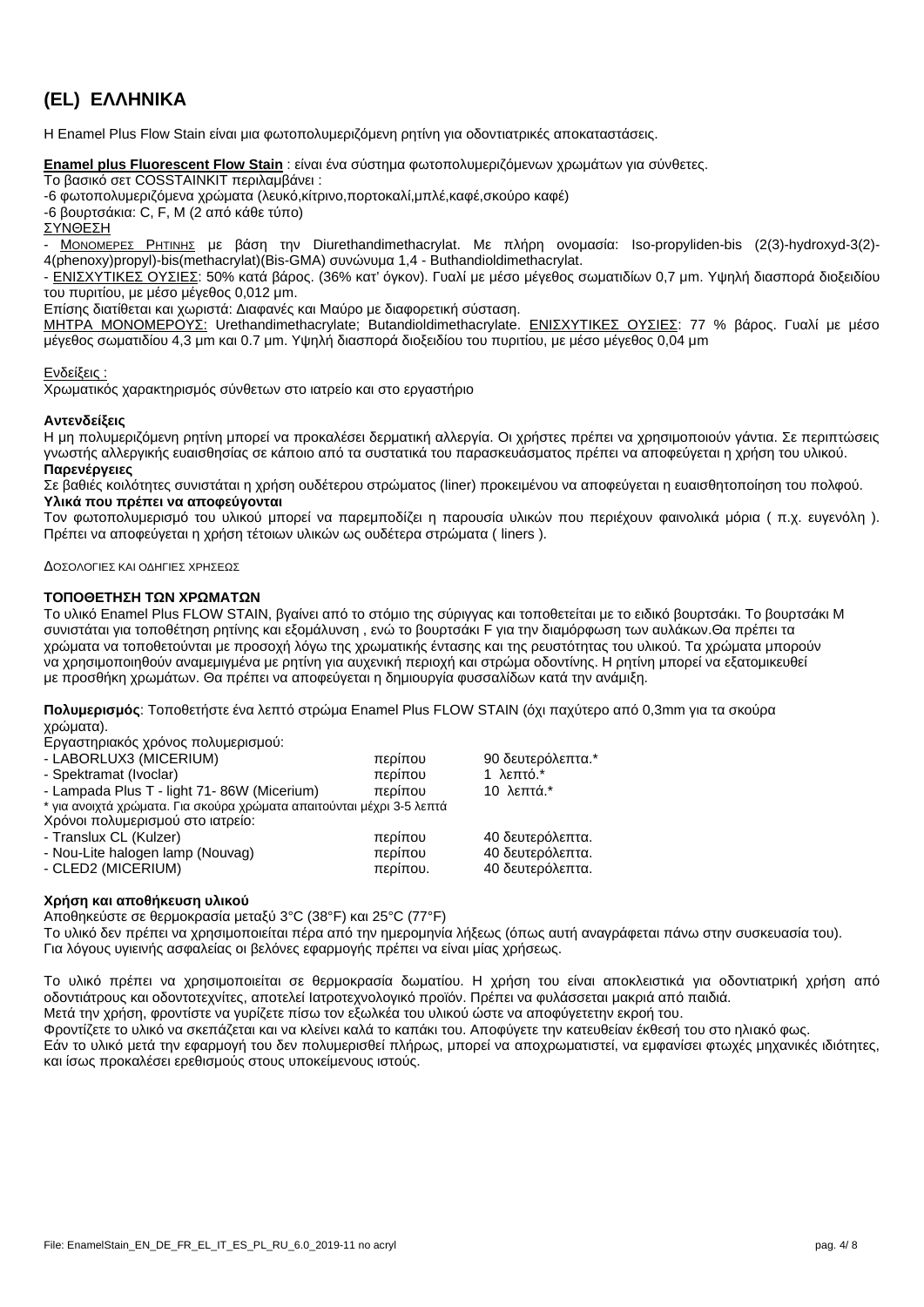## **(IT) ITALIANO**

Enamel plus Flow Stain é un composito fotopolimerizzabile perrestauri dentali.

**Enamel plus Flow STAIN fluorescenti** supercolori fotopolimerizzabili per caratterizzazioni di compositi.

Contenuto del kit introduttivo COSSTAINKIT

- 6 supercolori fotopolimerizzabili: bianco (white), giallo (yellow), arancione (orange), blu (blue), marrone (brown), marrone scuro (brown2),

- 6 pennelli: C, F, M (2 per tipo)

Composizione

- Matrice resinosa: Diurethandimetacrilato; Iso-propyliden-bis[2(3)-hydroxy-3(2)-(4-phenoxy) propyl]-bis (methacrylat) (Bis GMA); 1,4 Butandioldimethacrylat.

- Contenuto del riempitivo: 50% in peso (36% in volume). Riempitivo vetroso: particelle del riempitivo, dimensione media 0,7 µm. Biossido di silicio ad alta dispersione: dimensione media delle particelle 0,012 µm

Disponibili separatamente colori Black e Trasparent con composizione diversa

MATRICE RESINOSA: Uretandimetacrilato; Butandioldimetacrilato. CONTENUTO DEL RIEMPITIVO: 77% in peso. Riempitivo vetroso: particelle del riempitivo, dimensione media 4,3 micron e 0,7 micron. Biossido di silicio ad alta dispersione: dimensione media delle particelle 0,04 micron.

#### Indicazioni

Caratterizzazione di materiali compositi in studio e in laboratorio.

#### **Controindicazioni.**

Resina non polimerizzata può causare allergia alla pelle: l'operatore dovrebbe proteggersi con guanti. In caso si sia a conoscenza di allergia a uno dei componenti, evitarne l'utilizzo.

**Effetti collaterali.**

In cavità profonde si consiglia l'uso di un sottofondo per evitare una reazione della polpa.

#### **Materiali da evitare.**

Materiali contenenti fenolo (come eugenolo) possono inibire la polimerizzazione del composito. Evitare l'uso di questi materiali come sottofondo.

DOSI E ISTRUZIONI PER L'APPLICAZIONE

#### APPLICAZIONE DEI SUPERCOLORI

Estrarre Enamel Plus FLOW STAIN dalla siringa utilizzando la punta monouso ed applicarlo utilizzando il pennello Ena C. Il pennello M è consigliato per applicare e tirare il composito, mentre il pennello F é stato ideato per la modellazione delle fosse.

Fare molta attenzione nell'applicazione dei colori a causa della intensità e fluidità del materiale.

E' possibile utilizzare i colori in combinazione con le masse per colletto e dentina.

Si ottiene l'individualizzazione attraverso il mescolamento, l'applicazione o l'introduzione del colore. Fare attenzione a non inglobare delle bolle durante la lavorazione.

#### **Polimerizzazione**

Applicare uno strato molto sottile di Enamel Plus FLOW STAIN (non superiore a 0,3mm specie per i colori scuri).

Tempi di polimerizzazione in laboratorio:

| - Laborlux3 (MICERIUM)                              | ca. | 90 sec.            |  |
|-----------------------------------------------------|-----|--------------------|--|
| - Spektramat (Ivoclar)                              | ca. | 60 sec.            |  |
| - Lampada Plus T con luce 71 alogena 86W (MICERIUM) | ca. | $10 \text{ min}$ . |  |
| Tempi di polimerizzazione studio:                   |     |                    |  |
| - Translux CL (Kulzer)                              | ca. | $40$ sec.          |  |
| - Nou-Lite lampada alogena (Nouvag)                 | ca. | $40$ sec.          |  |
| - CLED2 (MICERIUM)                                  | ca. | 40 sec.            |  |

#### **UTILIZZO E STOCCAGGIO**

Conservare a temperatura compresa tra 3°C (38°F) e 25°C (77°F)

Non utilizzare il prodotto dopo la data di scadenza (vedi etichetta siringa).

Per motivi igienici i puntali per le masse fluide devono essere utilizzati solo una volta. **Se il prodotto dovesse essere utilizzato più di una volta, non si esclude la contaminazione del materiale e/o la trasmissione dei batteri.**

Utilizzare il materiale a temperatura ambiente.

Prodotto medico, solo per uso dentale da parte di dentisti e odontotecnici: tenere lontano dalla portata dei bambini.

Dopo aver prelevato il materiale tirare indietro il pistone della siringa, per evitare che del materiale possa fuoriuscire. Chiudere il contenitore e mantenerlo chiuso.

Evitare l'esposizione diretta con i raggi del sole.

Materiale non completamente polimerizzato può essere soggetto a discolorazioni, le proprietà meccaniche possono peggiorare e potrebbe avvenire un'infiammazione della polpa.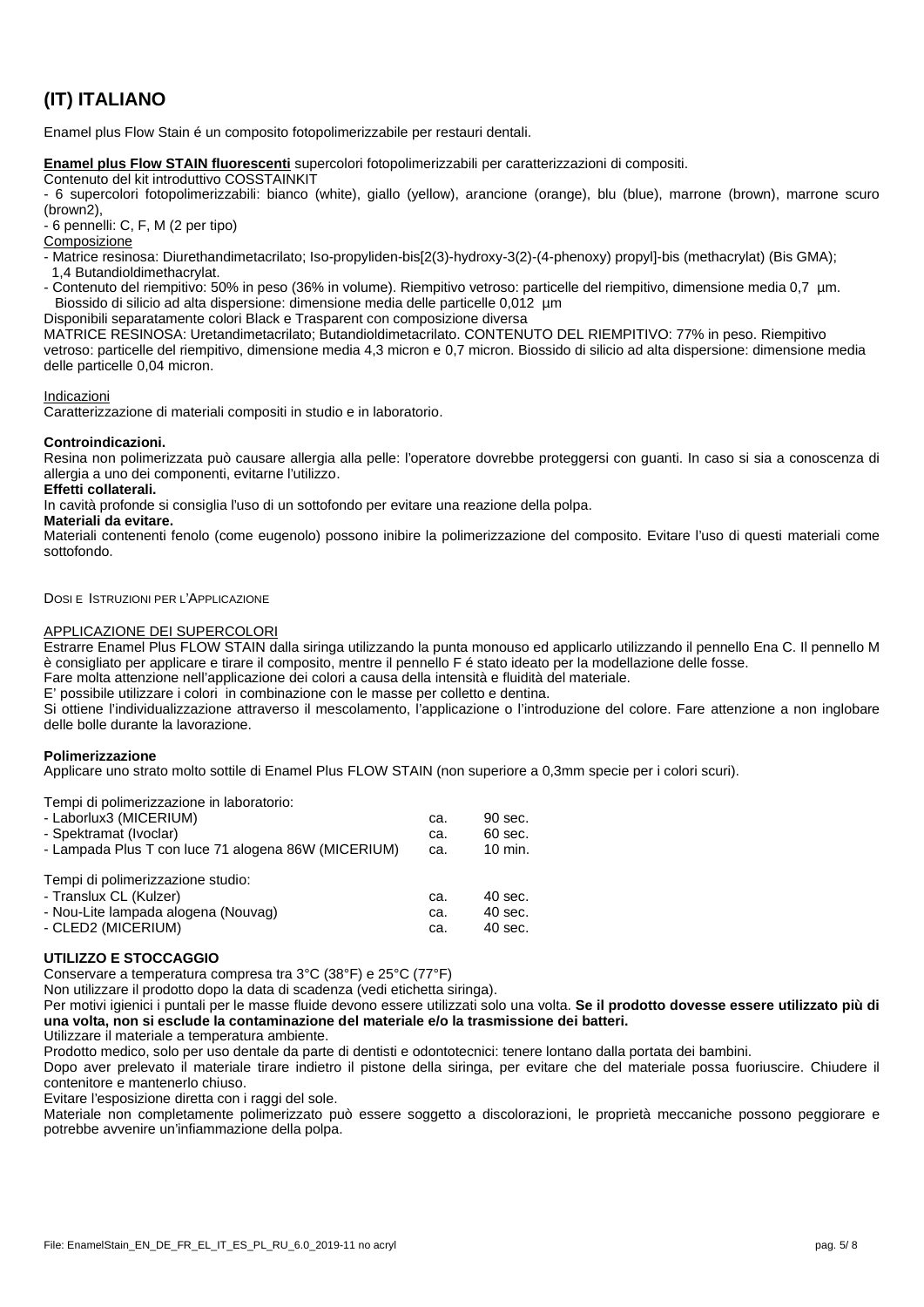# **(ES) ESPAÑOL**

Enamel plus Flow Stain es un composite fotopolimerizable para restauraciones dentales.

**Enamel Plus Flow Stain Fluorescente** son supercolores fotopolimerizables para la caracterización de composites.

El kit introductivo COSSTAINKIT contiene:

-6 masas de supercolores: blanco, amarillo, naranja, azul, marrón, marrón oscuro (brown 2)

-6 pinceles: C, F, M (2 por modelo)

Composición

- MATRIZ RESINOSA: Diurethandimetacrilato; Iso-propyliden-bis{2(3)-hydroxy-3(2)-(4-phenoxy) propyl}-bis(methacrylat) (Bis GMA); 1,4 - Butandioldimethacrylat.

- CONTENIDO DEL RELLENO: 50% en peso (36% en volumen). Relleno vitroso: partículas de relleno, dimensión media 0,7 micron Bióxido de silicio de alta dispersión: dimensión media de las partículas 0,012 micron

Disponibles separadamente colores transparente y negro con composición diferente

MATRIZ RESINOSA: Uretandimetacrilato; Butandioldimetacrilato. CONTENIDO DEL RELLENO: 77% en peso. Relleno vítreo: Tamaño de partículas medio 4,3 micron y 0,7 micron. Bióxido de silicio a alta dispersión: dimensión media de las partículas 0,04 micron.

#### Indicaciones

Caracterización de composites en la consulta y en el laboratorio dental.

#### **Contraindicaciones**

La resina no polimerizada puede causar alergia a la piel. Utilizar el producto con guantes. En caso de que sepa que tiene alergia a algunos de los componentes del producto, no lo use.

#### **Efectos colaterales**

En cavidades profundas recomendamos hacer un subfondo para evitar reacciones con la pulpa.

#### **Materiales que se tienen que evitar**

Evitar los materiales que contengan fenoles (por ejemplo eugenol), pueden inhibir la fotopolimerización. Evite utilizar estos materiales como subfondos.

DOSIS E INSTRUCCIONES PARA SU APLICACIÓN

#### APLICACIÒN DE COLORES

Sacar Enamel Plus FLOW STAIN de la jeringuilla utilizando la punta monodosis y aplicar utilizando el pincel Ena C. El pincel M es recomendado para aplicaciones y aislamientos del composite, mientras que el pincel F se ha desarrolado para la modelación de las fosas. Tenga cuidado durante la fotopolimerización del color, debido a la intensidad del color y a la fluidez del material. Es posible utilizar una mezcla de colores con parte del compuesto para aislar y amoldar. Podrá obtener la personalización de la mezcla del compuesto, aplicando o introduciendo colores. Cuando manipule el material vigile no crear burbujas. **Utilización de colores Stains sobre acrílicos**

**Fotopolimerización**: aplicar una finísima capa de Enamel Plus FLOW STAIN (no superior a 0,3 mm para los colores oscuros). Tiempo de polimerización en laboratorio:

| <b>TIGHTO GE DUITIGHZAGION GH TADUTATUR.</b>                       |        |                |  |
|--------------------------------------------------------------------|--------|----------------|--|
| - LABORLUX3 (MICERIUM)                                             | apróx. | 90 seg. $*$    |  |
| - Spektramat (Ivoclar)                                             | apróx. | 1 min. $*$     |  |
| - Lampada Plus T con lámpara 71-86W (Micerium)                     |        | apróx. 10 min. |  |
| *para colores claros. Para colores oscuros son necesarios 3-5 min. |        |                |  |
| Tiempo de polimerización en la consulta:                           |        |                |  |
| - Translux CL (Kulzer)                                             |        | apróx. 40 seg. |  |
| - Nou-Lite con lámpara alogena (Nouvag)                            |        | apróx. 40 seg. |  |
| - CLED2 (MICERIUM)                                                 | apróx. | $40$ seq.      |  |
|                                                                    |        |                |  |

#### **UTILIZACIÓN Y ALMACENAMIENTO**

Almacenar el producto entre 3°C (38°F) y 25°C (77°F).

No utilizar el material después de la fecha de caducidad (ver la etiqueta en la jeringa).

Por razones higiénicas las punta monodosis de las jeringuillas de flow solo se deberían usar una sola vez.

Utilizar el material a temperatura ambiente.

Producto médico, solo para uso de dentistas y técnicos dentales: mantener alejado del alcance de los niños.

Después de haber extraído el material, retirar el émbolo de la jeringa hacia atrás para evitar una pérdida del material.

Cerrar el contenedor y mantenerlo cerrado. No exponer a los rayos del sol.

El material que no se haya fotopolimerizado por completo puede perder color, sus propiedades macánicas, puede deteriorarse y puede producir inflamación pulpar del diente tratado.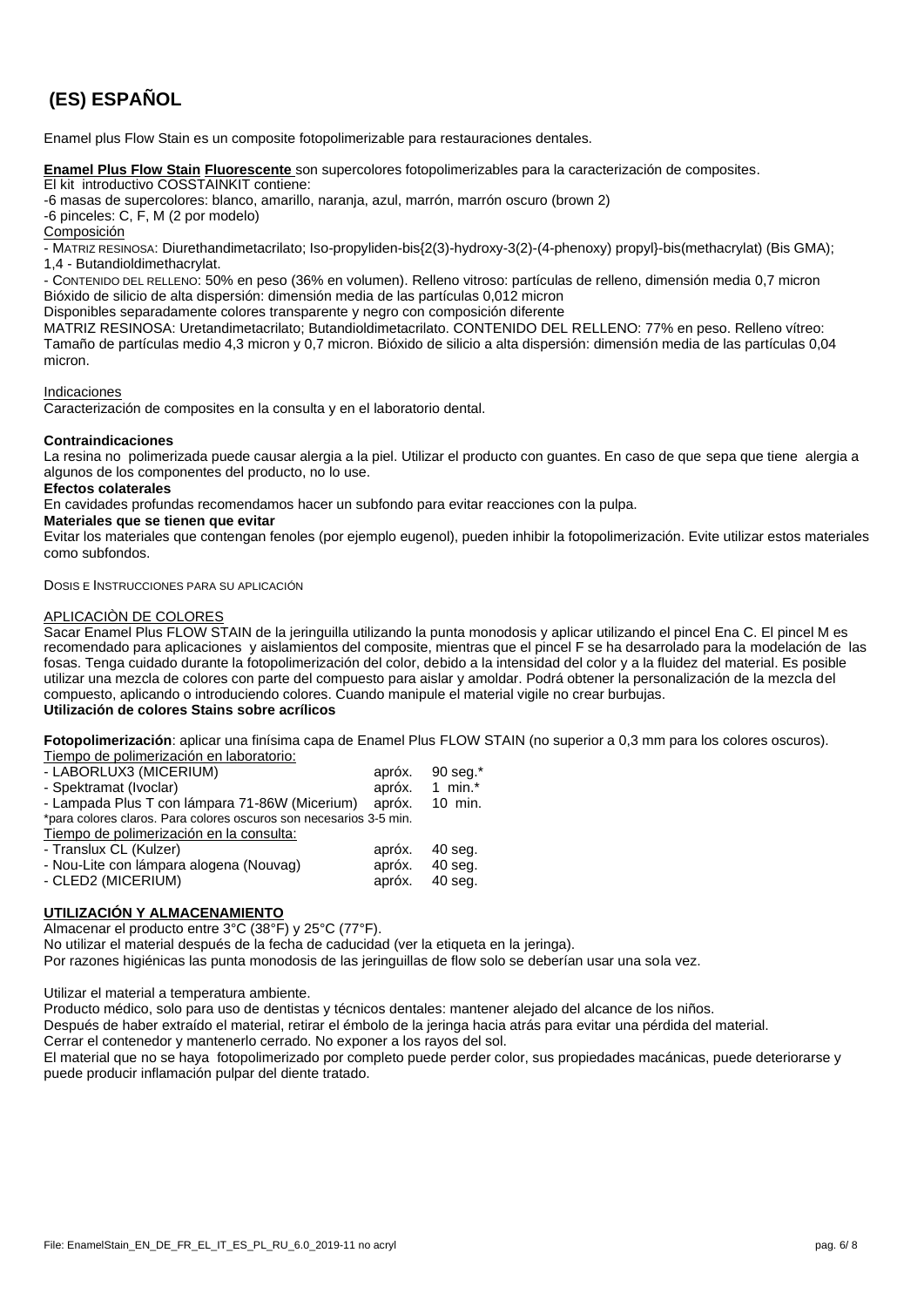## **(PL) POLSKI**

Enamel Plus Flow Stain wiatłoutwardzalne podbarwiacze kompozytowe do odbudów stomatologicznych.

**Enamel plus Fluorescent Flow Stain** to system wiatłoutwardzalnych dobarwiaczy kompozytowych do charakteryzacji kompozytów Zestaw wprowadzaj cy COSSTAINKIT zawiera:

-6 wiatłoutwardzalnych podbarwiaczy: biały, ółty, pomara czowy, niebieski, brązowy, ciemnobrązowy (brown 2)

-6 p dzelków : C, F, M (2 szt. z ka dego typu)

Skład:

- MATRYCA ŻYWICZNA: DIURETHANDIMETHACRYLATE, ISO-PROPYLIDEN-BIS (2(3)-HYDROXY-3(2)-4(PHENOXY)PROPYL)-BIS(METHACRYLATE)(BIS- GMA); 1,4 - BUTANDIOLDIMETHACRYLATE.

- Całkowita zawarto wypełniacza: 50% wagowo (36% objętościowo); wypełniacz szklany: redni rozmiar częsteczki 0,7 µm; wysoko rozdrobniony dwutlenek krzemu: redni rozmiar cz steczki 0.012 µm

Dodatkowe kolory dost pne poza zestawem: Transparentny oraz Czarny o innym składzie.

Matryca ywiczna: Urethandimethacrylate; Butandioldimethacrylate. Całkowita zawarto wypełniacza: 77 % wagowo; wypełniacz szklany :

redni rozmiar cz steczki 4,3 μm oraz 0.7 μm; wysoko rozdrobniony dwutlenek krzemu: redni rozmiar cz steczki 0,04 μm.

#### **Wskazania**

Charakteryzacjia prac kompozytowych w gabinetach i laboratoriach dentystycznych.

#### **Przeciwwskazania**

Nieutwardzona ywica mo e powodow wyst powanie uczule skórnych : u ytkownik powinien stosowa r kawiczki ochronne. W przypadku znanych alergii, na którykolwiek z komponentów zaprzestać stosowania

#### **Efekty uboczne**

W gł bokich ubytkach zalecane jest zastosowanie podkładu, aby unikną reakcji miazgi.

#### **Materiały, których nale y unika**

Materiały zawieraj ce fenole (jak eugenol) mogą bedza polimeryzacją materiałów. Nie nale y stosowa tych materiałów, jako podkładowych.

#### **APLIKACJA I INSTRUKCJA STOSOWANIA**

#### APPLIKACJA PODBARWIACZY

Pobierz podbarwiacz Enamel Plus FLOW STAIN ze strzykawki za pomoc aplikatora w kształcie igły i nanie na pracę przy u yciu p dzelka Ena C. P dzelek typu M jest zalecany do aplikacji I rozprowadzania kompozytu, natomiast p dzelek F zalecany jest do modelowania bruzd.

Podczas polimeryzacji podbarwiaczy nale y zachowa ostro no, uwzgl dniając intensywno c koloru oraz stopie płynności materiału. Mo liwe jest stosowanie podbarwiaczy zmieszanych z materiałami z binowymi w rejonach przyszyjkowych i w obr bie odbudowywanei z biny. Efekt indywidualizacji odcienia materiału kompozytowego mo na uzyska poprzez połaczenie-zmieszanie kompozytu lub aplikacj podbarwiaczy na materiał kompozytowy. Ł cz c materiały nale y zwraca uwag, aby podczas tego procesu nie wprowadzi do kompozytu p cherzyków powietrza.

Polimeryzacja: Nanie bardzo cienk warstw Enamel Plus FLOW STAIN (nie grubsz ni 0,3 mm w przypadku ciemnych odcieni) Czasy polimeryzacji – Laboratorium:

| - LABORLUX3 (MICERIUM)                                                        | ok. | 90 sek.*   |  |
|-------------------------------------------------------------------------------|-----|------------|--|
| - Spektramat (Ivoclar)                                                        | ok. | 1 min. $*$ |  |
| - Lampada Plus T wiatło o mocy 71 - 86W (Micerium) ok.                        |     | 10 min.    |  |
| talle teachers de listenful. Otherwise treten commencement and a life Frantie |     |            |  |

\*dla jasnych kolorów. Ciemne kolory wymagany czas ok 3-5 min.

Czasy polimeryzacji - Gabinet Stomatologiczny:

| - Translux CL (Kulzer)           | ok. | 40 sek. |
|----------------------------------|-----|---------|
| - Nou-Lite halogen lamp (Nouvag) | ok. | 40 sek. |
| - CLED2 (MICERIUM)               | ok. | 40 sek. |

#### **U YTKOWANIE I PRZECHOWYWANIEE**

Przechowywa w temperaturze pomi dzy 3°C (38°F) and 25°C (77°F).

Nie stosowa po upływie terminu przydatno ci (patrz oznakowanie na strzykawce).

Ze wzgl dów higieniecznych aplikatory do płynnych kompozytów powinny by stosowane jednorazowo.

Materaił nale y stosowa w temperaturze pokojowej. Wyrób medyczny do zastosowania wył cznie przez stomatologów i techników dentystycznych, chroni przed dost pem dzieci.

Cofnąć tłoczek po pobraniu porcji materiału, aby zapobiec wypływowi ze strzykawki.<br>Po u vcju zamkną pojemnik przeznaczona do tego celu nakrytka, przechowywa

pojemnik przeznaczona do tego celu nakr tk, przechowywa zamkni ty. Unika bezpo redniej ekspozycji na wiatło słoneczne.

Je eli materiał nie jest kompletnie utwardzony, mo ę odbarwia si, pogarszają i jego parametry mechaniczne, może wystąpi reakcja zapalna miazgi.